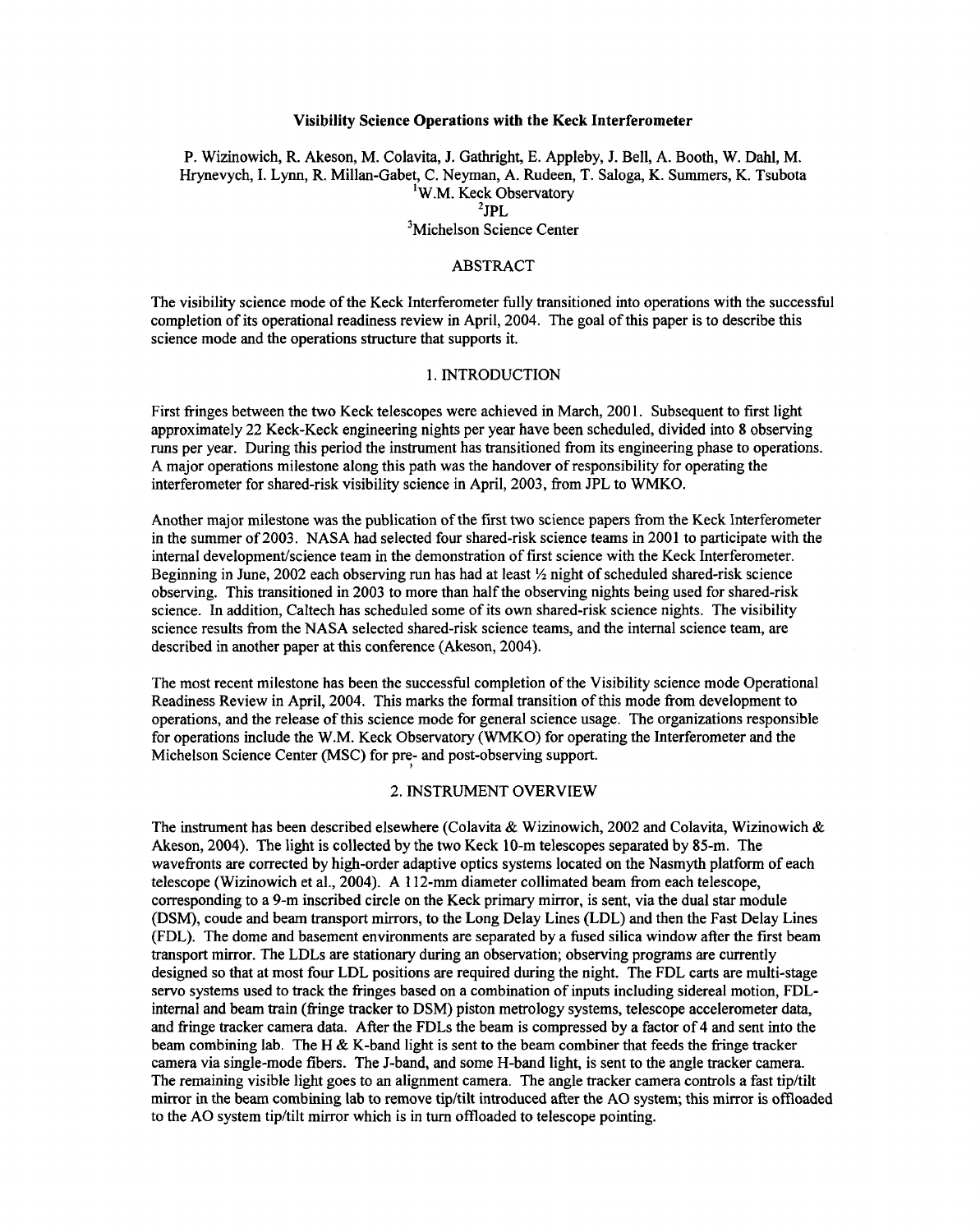<span id="page-1-0"></span>The Real-Time Control (RTC) system, developed at JPL, provides all high-rate control. All medium-rate control is provided by the twin Observatory standards of EPICS (Experimental Physics and Industrial Control System) and KTL keywords. The physical hardware is based around VME crates with VxWorks and PowerPC boards. The guis (Java and Tcl/Tk) and other tools, like the configuration manager, archiver, sequencer and planning tool, run on Unix machines.

# 3. OBSERVING SEQUENCE

Figure 1 shows the timeline for a typical interferometer observation or scan. The columns represent activities carried out by the telescope, A0 system and Interferometer, respectively. The steps in this sequence are described in more detail in the following bullets:

- *0 Slew tu turget.* A new observation begins by slewing to the next target. The target is loaded by the interferometer operator from a target list. The target list includes coordinates and magnitudes. The telescope sequencer uses the target coordinates to automatically slew both telescopes.
- *0*  FDL slew, track. The interferometer sequencer uses the target coordinates to position the FDL's at the appropriate position to find fringes.
- *0 Target ucquire.* When the slew is complete the telescope sequencer triggers the auto-acquisition tool to acquire the target. An image is taken using the A0 acquisition camera, the brightest target in the field is identified and the target is centered at the appropriate location for A0 acquisition.
- *0 A0 autuset* & *lock.* The telescope operator then triggers the A0 autosetting tool. Based on the magnitude and color of the target, from the target list, the A0 system sets the wavefront sensor frame rate and control loop gains, takes a sky image for background subtraction, and closes the A0 loops. These values are automatically adjusted, in a single iteration, if the wavefront sensor intensity is outside of the optimal range. Once the AO loops are locked the average tip/tilt error on the tip/tilt mirror and the average focus on the deformable mirror are regularly offloaded to the telescope.
- *0 Angle tracker lock.* The interferometer operator then closes the angle tracker tip/tilt loop to center the target on the angle tracker camera.
- *0 Pointing offload.* The offset (pointing) of the angle tracker tip/tilt mirror is automatically sent to the A0 system as a centroid offset. These centroid offsets are 1-shot offloaded to the A0 field steering mirrors.
- *0*  The interferometer sequencer then automatically performs the following sequence.
	- Flux autopeak. The flux from each telescope is individually peaked up on the fringe tracker by scanning a mirror feeding light into the single mode fiber. The mirror is left centered at the peak signal position.
	- Fringe search. The standard search is a raster search about the starting position until o fringes are found.
	- 20 sec fringe data, *5* sec flux **K2,5** sec flux **K1.** This sequence is carried out *5* times. After taking 20 sec of fringe data, each of the telescope beams is shuttered for 5 sec in order to measure the average flux from the other telescope. o
	- 10 sec total flux, **15** sec background. Both shutters are open off of the fiinge position for 10 sec, followed by 15 sec with both shutters closed. *o*
- *0 Metrology signal check.* In parallel with the flux autopeak step above, the signal the piston metrology (from the fringe tracker to a retro just before reaching the A0 system) is checked and peaked up.

# **4.** VISIBILITY MEASUREMENT

A single fringe measurement (typically -1 ms) consists of **4** synchronized fringe tracker camera reads (a,b,c,d), and one reset (z), as the FDL scans over one wavelength (typically  $\sim$ 1  $\mu$ m). A visibility measurement is basically  $V^2 = (\pi^2/2)$  { $[(a-z)-(c-b)]^2 + [(b-a)-(d-c)]^2$ } / (d-z)<sup>2</sup>, where the various reads have been corrected for biases (background, quadrature effect and photon counting), read noise and scaling (dewarping). **In** addition, post-processing corrects for intensity imbalances, determines the average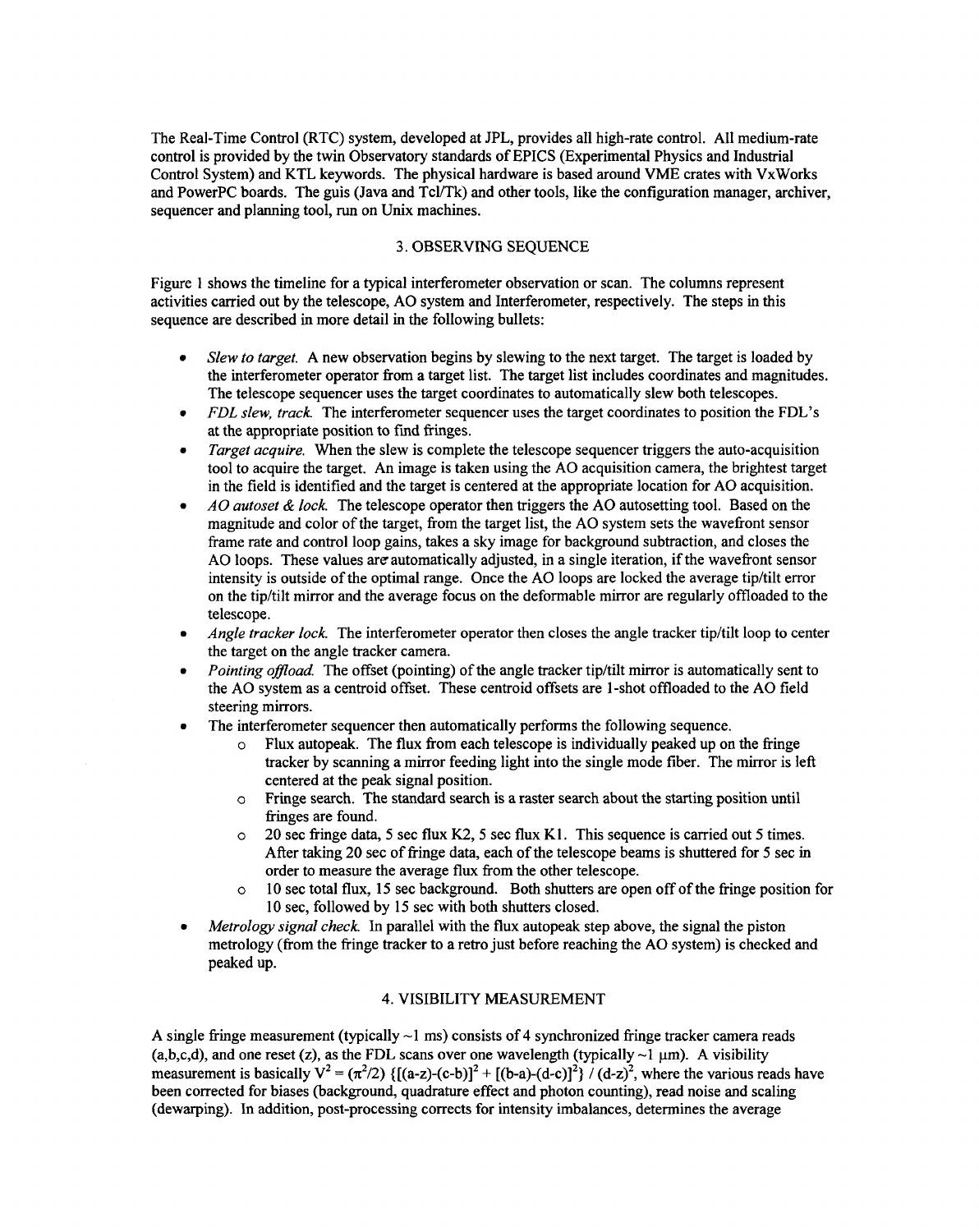visibility, and corrects for the system visibility using calibrator stars. This last point is a significant driver for the observing sequences. Generally, calibrator stars are observed before and after each science target measurement, and at least two different calibrators are used per science target. Figure **2** shows one night of calibrated visibilities.

# **5.** PERFORMANCE

NASA's requirements for the Keck Interferometer derive from the needs of NASA's Origins theme. Level **1** requirements are defined in a Program Level Requirements Appendix (PLRA) to the Navigator Program Plan. The PLRA defines the science objectives and the performance requirements necessary to achieve them. The PLRA contains science requirements for exo-zodiacal dust measurements at  $10 \mu m$  via nulling and for differential phase measurements at 2-5  $\mu$ m. It does not contain any science requirement for a standalone  $V^2$  capability. However, the performance levels that enable  $V^2$  must be achieved in order to meet the nulling and differential phase science requirements. V<sup>2</sup> performance is therefore stated in terms of a "goal" in the PLRA.

The PLRA Level 1 performance goals/requirements for  $V^2$  included the following:

- *0*  Goal: 5% rms accuracy  $V^2$  amplitude measurements for targets as faint as  $K=9$  using the two Keck telescopes.
- *0*  Requirement (for all modes): Provide at least 90% uptime for the interferometer.
- *0*  Goal: Provide at least 80% uptime for the two 10 m telescopes and their A0 systems.

A set of test binaries and calibrators were used to demonstrate the data accuracy requirement. The standard observing sequence and data reduction pipeline were used. Predictions were based on orbit solutions from Palomar Testbed Interferometer observations. The resultant data errors include statistical errors and systematic errors in the extemal calibration (such as the finite size of the calibrator stars). The result was an rms accuracy of approximately **1%** for the experiments with K = 5.9 and 8.0 magnitude binaries, and 5.4% for a  $K = 9.0$  magnitude binary. Figure 3 shows the results for the  $K = 8.0$  case.

The interferometer and facility (telescope and A0 systems) uptime were monitored during each observing run between the handover and operational readiness review. The results are displayed in [Figure](#page-7-0) **4.** For the three runs immediately prior to the ORR the average interferometer uptime was **94%** and the minimum was 89%. For the facility the average uptime was 88% and the minimum was 87%. The uptime performance has met the requirement/goal. Moreover, this tracking metric proved useful in identifying problem areas, and prioritizing where to apply resources.

Level **2** performance requirements were generated by the project team to support maximizing the science at the specified performance level. [Table](#page-12-0) **1** lists these requirements and the achieved performance. The frst three items address overall efficiency, important to all science modes. The spectrometer configuration items are  $V^2$  specific. The reconfiguration guidelines are mostly relevant to  $V^2$ , but also address overall efficiency. The "calibrations provided per star" is another  $V^2$  specific item, although similar approaches are needed for other modes. The target requirements address overall instrument sensitivity and sky coverage. A few details on the less obvious requirements are provided below.

The first item in Table 1 is the scan rate. [Figure 5](#page-8-0) shows the  $V^2$  scans for a recent science night. The number of scans/hour is computed for science time only; hours that are excluded include down time, engineering time and observations of sources fainter than the standard limits. Figure 6 shows the scans/hour history for the past year. As can be seen from this plot we frequently achieve or exceed the 6 scanshour requirement for periods of an observing run, however the overall average rate is only **4.2**  scans/hour. The factors that have resulted in a lower than desired average rate include:

Target factors such as low source magnitude (faint sources may require manual optimization and  $\bullet$ take longer to collect fringe data) or unknown source size (significant time can be spent in searching for fringes on too large a source).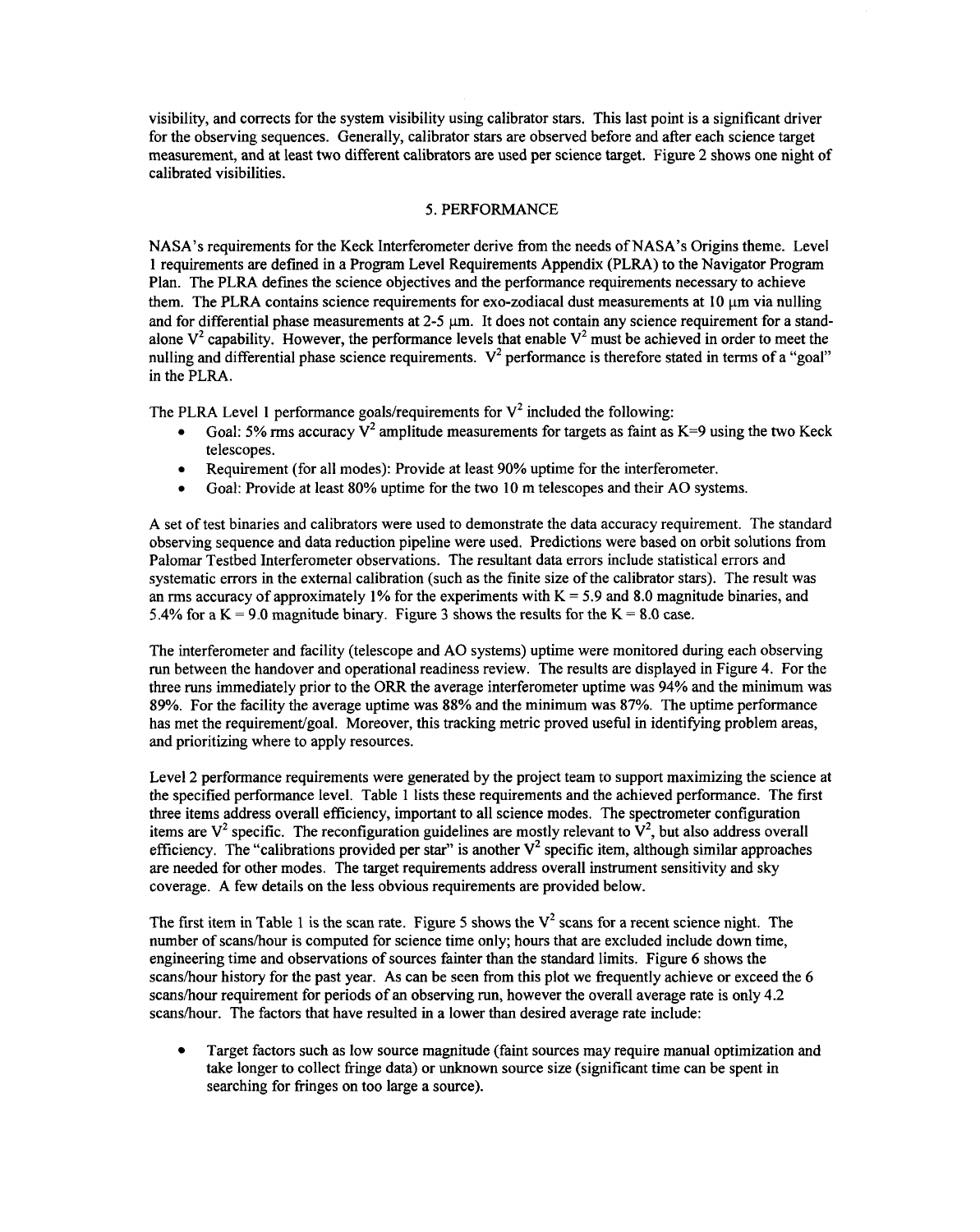- *0*  Efficiency factors such as overhead (i.e., LDL moves taking longer) and recovery from procedural errors or faults.
- *0*  Environmental factors such as poor seeing, cloud cover, wind shake, new vibrations or even recovery from power outages.

We intend to improve on this performance through the reduction in overhead and improvements in operational and fault recovery procedures.

The fast delay lines have a range of  $\pm$  15 m. Greater sky coverage requires the movement of the long delay lines (LDLs). Realignments are required after each LDL move since flat mirrors are used. Another paper at this conference (Hrynevych et al.) describes the autoalignment procedure. The LDL move and realignment has typically been accomplished in 10 minutes, per the goal, in the last 3 observing runs. However, the time between fringes is significantly longer and we therefore normally allot a total of **45**  minutes in the observing plan. We are continuing to working on procedural improvements with the goal of  $\sim$  20 minutes between fringes.

Figure 6 shows the currently advertised  $V^2$  science mode magnitude limits for the AO, Keck angle tracker (KAT) and Fringe Tracker (FT) systems. The overlaid plots of  $R=11$  magnitude A0 and K0 stars indicates that the A0 system is the limiting factor for a KO star, while both the KAT and FT are limiting factors for an A0 star.

More details on the Keck Interferometer's  $V^2$  science mode sensitivity and observing parameters can be found at http://msc.caltech.edu/KISupport/v2/v2sensitivity.html.

#### 6. OPERATIONS MODEL

The **V2** science mode is the first of a series of Keck Interferometer (KI) science modes to be handed over to operations. The purpose of this section is to describe the operations model into which we have just begun to transition with the completion of the  $V^2$  ORR.

Interferometer operations are managed by the W.M. Keck Observatory (WMKO) and science operations are managed by the Michelson Science Center (MSC). WMKO is responsible for the management, operation, maintenance and upgrade of the KI facilities in Hawaii. The MSC provides steady-state KI science operations system operations and full lifecycle user support. This includes KI proposal solicitation, selection and award administration; contact scientist support for guest investigator observation planning, data retrieval and reduction; observation scheduling and transmission to WMKO; summit data infrastructure and real-time reduction at WMKO; end-of-night wrap-up processing at WMKO and data transmission to the MSC; data product processing, archiving, cataloging, and access; and data quality assessment and instrument monitoring. WMKO executes the science plans provided by the MSC, supports the MSC's role, and maintains MSC tools in Hawaii. All observations are performed via service observing by WMKO personnel. [Figure 7](#page-10-0) schematically illustrates the **V2** observing model from the users' perspective.

In addition to the performance requirements discussed above, the PLRA provided a set of operational requirements. The top-level PLRA guidance was to "Provide an operational infrastructure including trained staff, facilities, hardware and software, so that the Keck Interferometer will operate as a facility for use by the community scientists." The PLRA explicitly provided 10 level 1 requirements on the MSC from which 17 level 2 functional requirements were derived. Since WMKO is not a NASA organization, no WMKO-specific level **1** requirements were included in the PLRA. However, NASA did provide a number of guiding questions which were used to generate a set of *22* level *2* requirements for WMKO. Overall we were able to demonstrate good compliance with these requirements at the  $V^2$  ORR.

Since we are still in the development phase for the other KI science modes we have currently limited the number of **V2** science nights to 6 nights per 6 month semester. These have been shared-risk nights in **2004,**  but with the successful completion of the V<sup>2</sup> ORR these will move to general science nights in 2005.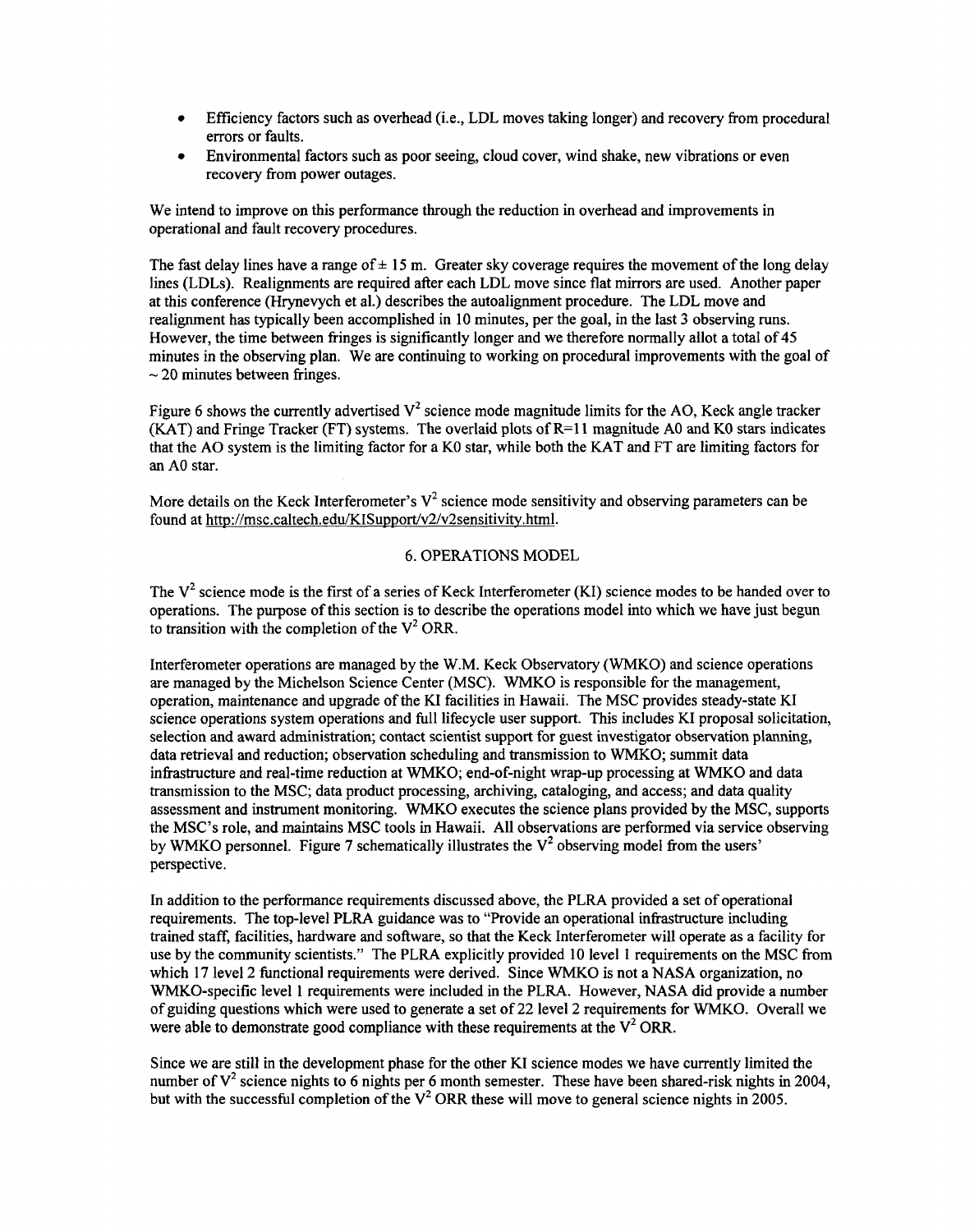# 7. MSC OPERATIONS

# 8. WMKO OPERATIONS

The current core WMKO interferometer staff includes 3 interferometer specialists, 3 software engineers, 1 electronics engineer, 1 mechanical engineer, 2 technicians and a recently hired interferometer operator. These core personnel are involved in both operations and development. Other WMKO personnel participate in the development efforts and to a small extent in operations.

Figure 8 shows both the headquarters and summit interferometer control rooms. The summit control room is generally used to support hands-on work on the summit including pre-observing daytime summit checkout. Observations are performed from the headquarters control room. One of the interferometer specialists operates the interferometer while a second specialist runs the MSC tools and coordinates the carrying out of the science plan. They communicate with the Keck I and **I1** telescope operators on the summit, and the summit interferometer control room via three separate video links. We still maintain at least one interferometer person on the summit during observing in case of problems (thankfully this has become a boring job). A WMKO software engineer, an MSC person and a JPL person are on-call.

The following formal process is associated with each observing run:

- 1. Complete the items identified in a punch-list from the previous observing run and work on engineering change requests (ECRs).
- **2.**  System checkout and alignment begins approximately 1 week before the run.
- **3.**  A pre-run meeting is held approximately 1 week before the run to review the observing engineering plan, the science plan, the list of observing support personnel, and the status of the punch-list and ECRs.
- 4. On each day of the run a pre-observing procedure, including a checklist, is performed.
- *5.*  On each day of the run a 4 p.m. meeting is held to review the instrument status, to identify any remaining daytime **tasks,** to review the results from the previous night and to review and adjust the night's observing plan.
- *6.*  An observing log and a night-log are maintained and distributed. The observing log is a detailed summary of the observations. The night-log records a top-level summary of the observations and details of any problems including time lost. The night-log provides feedback to the rest of the Observatory on any problems that may require resolution.
- 7. Within a week of the end of the run two post-run meetings are held, one with the interferometer team and one with Observatory and Project management, the old punch-list is closed out and a new punch-list is opened, and a run summary document is distributed.

The operations procedures for daytime checkout and nighttime operation are available on-line at the web site shown in Figure 9.

WMKO's standard approach is used for anomaly response:

- 1. Resolve previously identified problems and/or provide procedures, tools and training for recovery.
- 2. Identify problems before the start of observing.
- 3. Provide more on-site assistance early in the night.
- 4. Resolve problems via training and procedures.
- *5.* Call for assistance soon if a problem is not resolved quickly.

Configuration management is particularly important for the interferometer since development is ongoing. As subsystems are handed over from development to operations they pass into WMKO's mechanical and electronics configuration management systems, including document control and an engineering change control process. Software configuration management is especially critical. Separate software operations and development baselines are maintained, and the  $V^2$  development baseline is used for a preliminary checkout of changes. A software engineering change control process, including a change control board, has been instituted to document changes and to protect the operational software.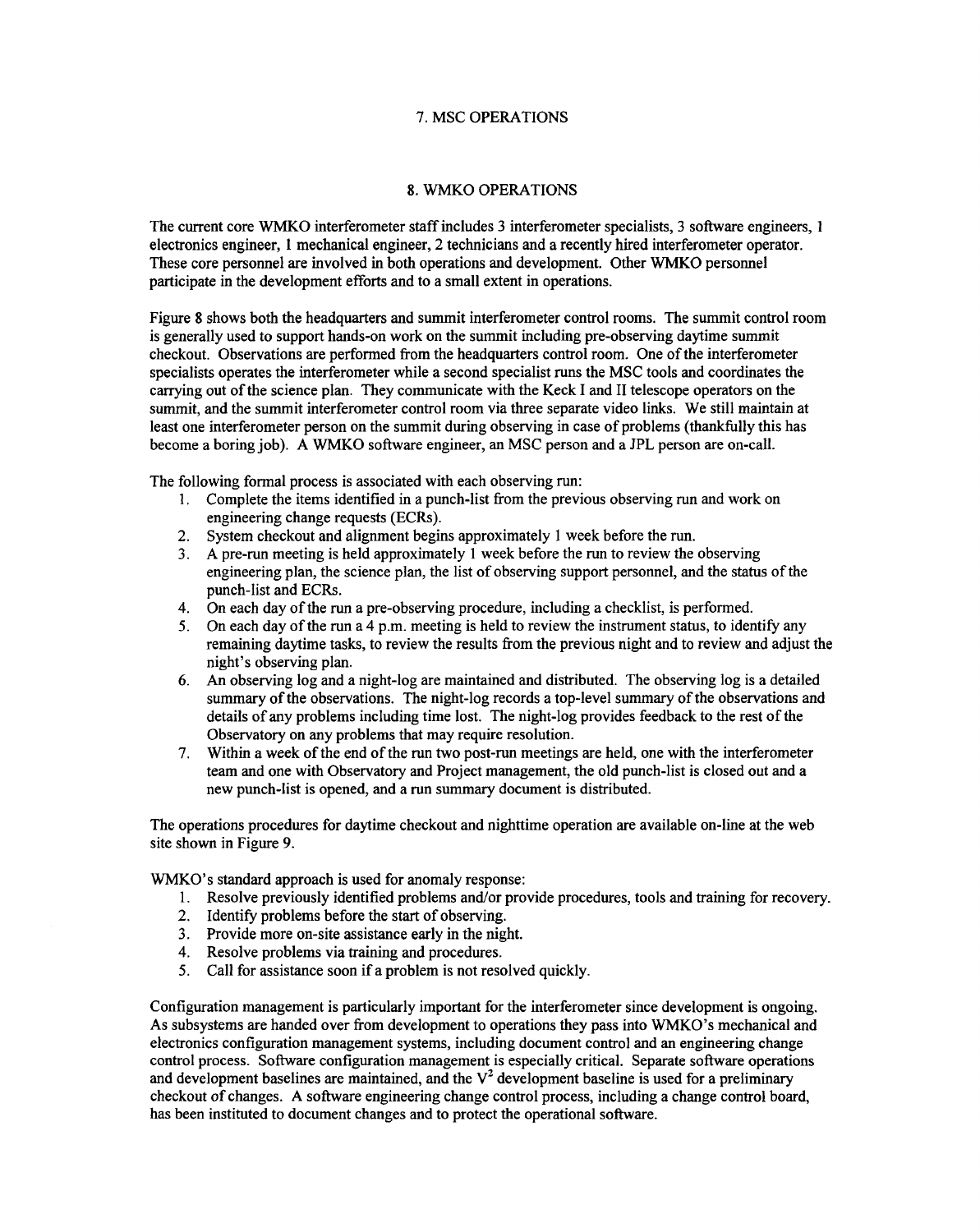### ACKNOWLEDGEMENTS

The Keck Interferometer is funded by the National Aeronautics and Space Administration (NASA) as part of its Origins Program. The W.M. Keck Observatory (WMKO) is operated as a scientific partnership between the Califomia Institute of Technology, the University of Califomia and NASA. The WMKO was made possible by the generous financial support of the W.M. Keck Foundation.

# REFERENCES

M.M. Colavita & P. Wizinowich, "Keck Interferometer update," SPIE Proc. 4838,79-88,2002.

M.M. Colavita, P.L. Wizinowich, R.L. Akeson, "Keck Interferometer status and plans," SPIE Proc. 5491, 2004.

M. Hrynevych et al., "Keck Interferometer autoaligner: algorithms and techniques," SPIE Proc. 5491, 2004.

R. L. Akeson, "Keck Interferometer science: present and future," SPIE Proc. 5491, 2004.

M.R. Swain, "Observing NGC 4151 with the Keck Interferometer," SPIE Proc. 5491,2004.

P. Wizinowich et al., "Adaptive optics developments at Keck Observatory," SPIE Proc. 5490,2004.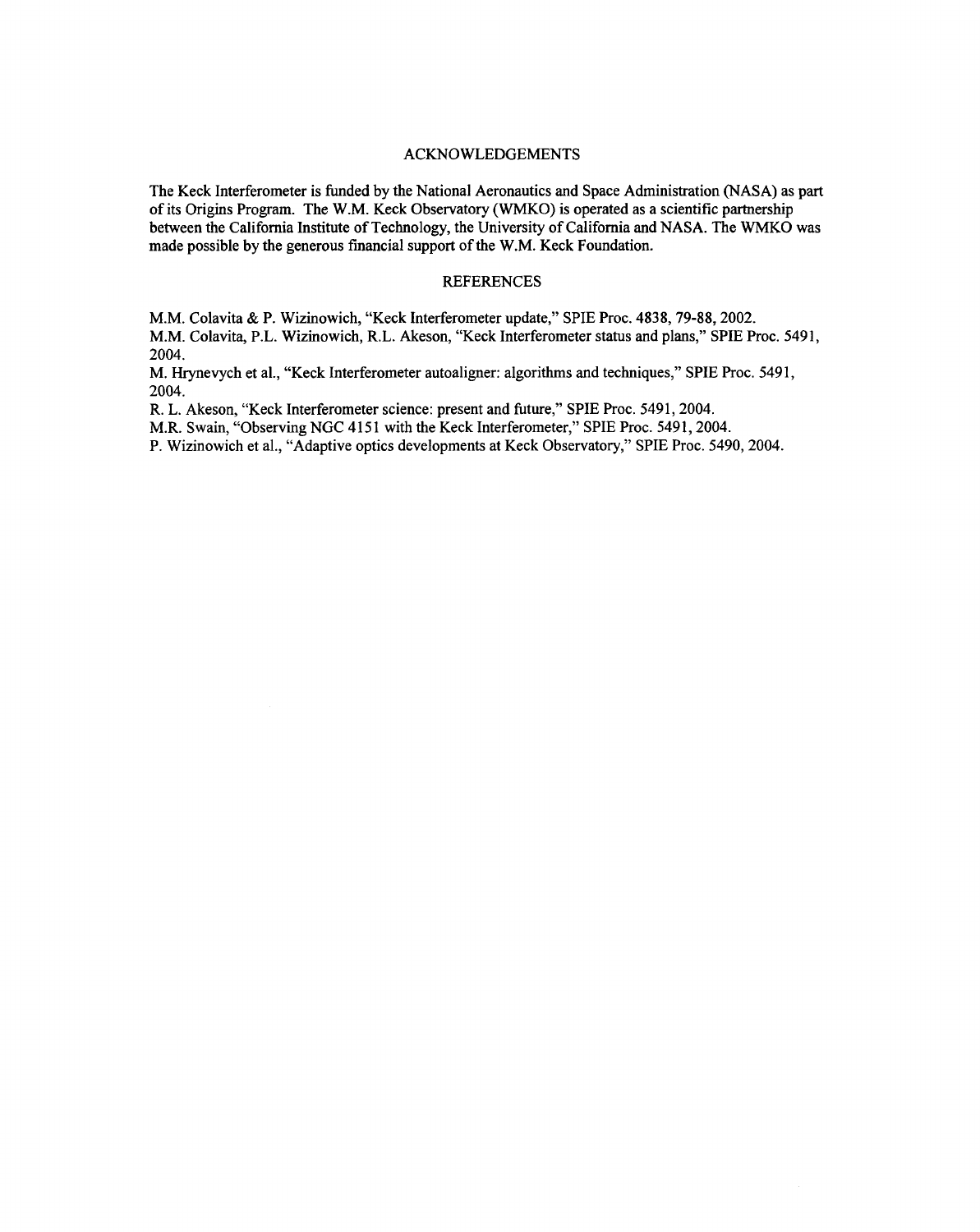

**[Figure](#page-1-0) 1. Timeline** for **a typical observing scan.**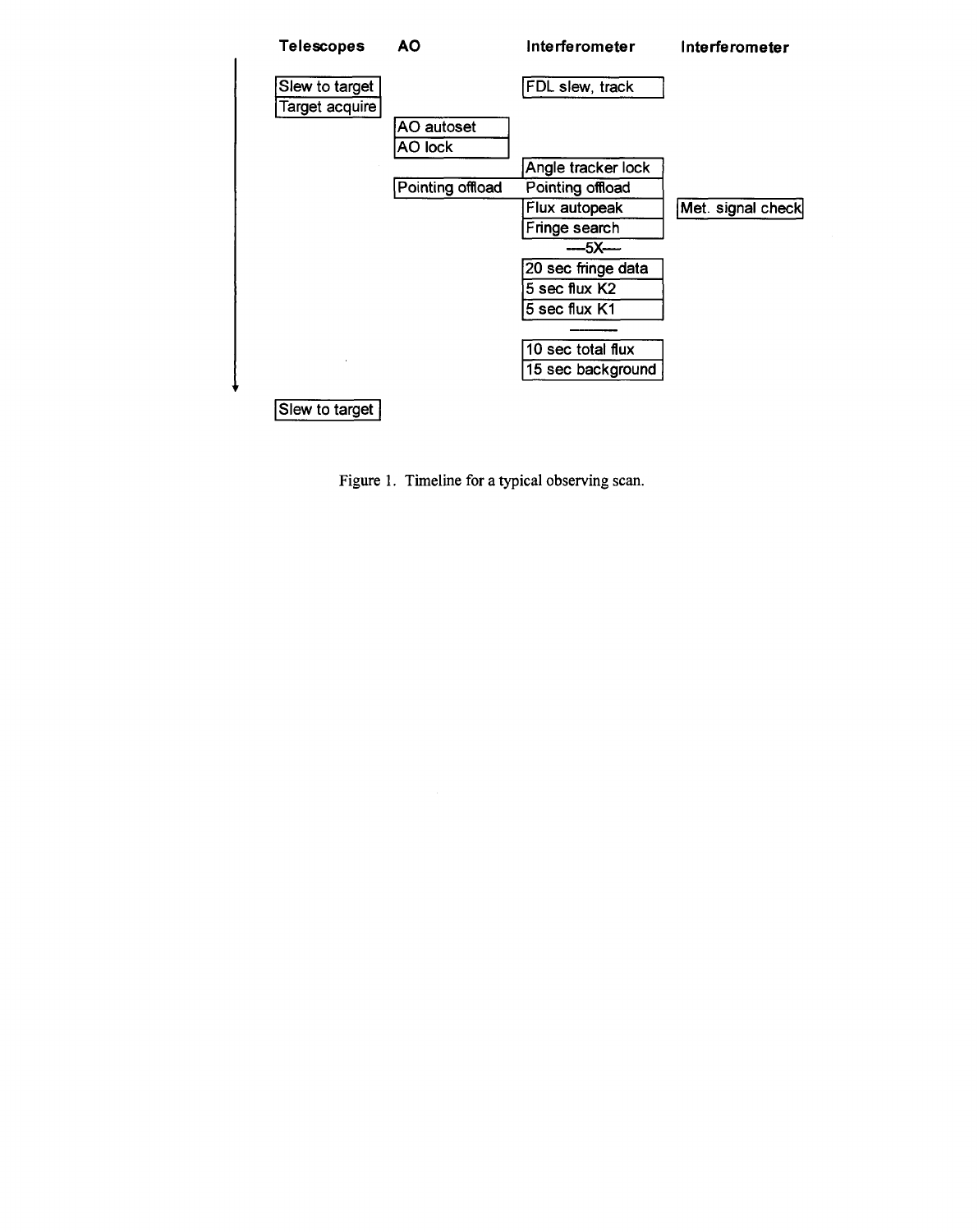<span id="page-7-0"></span>

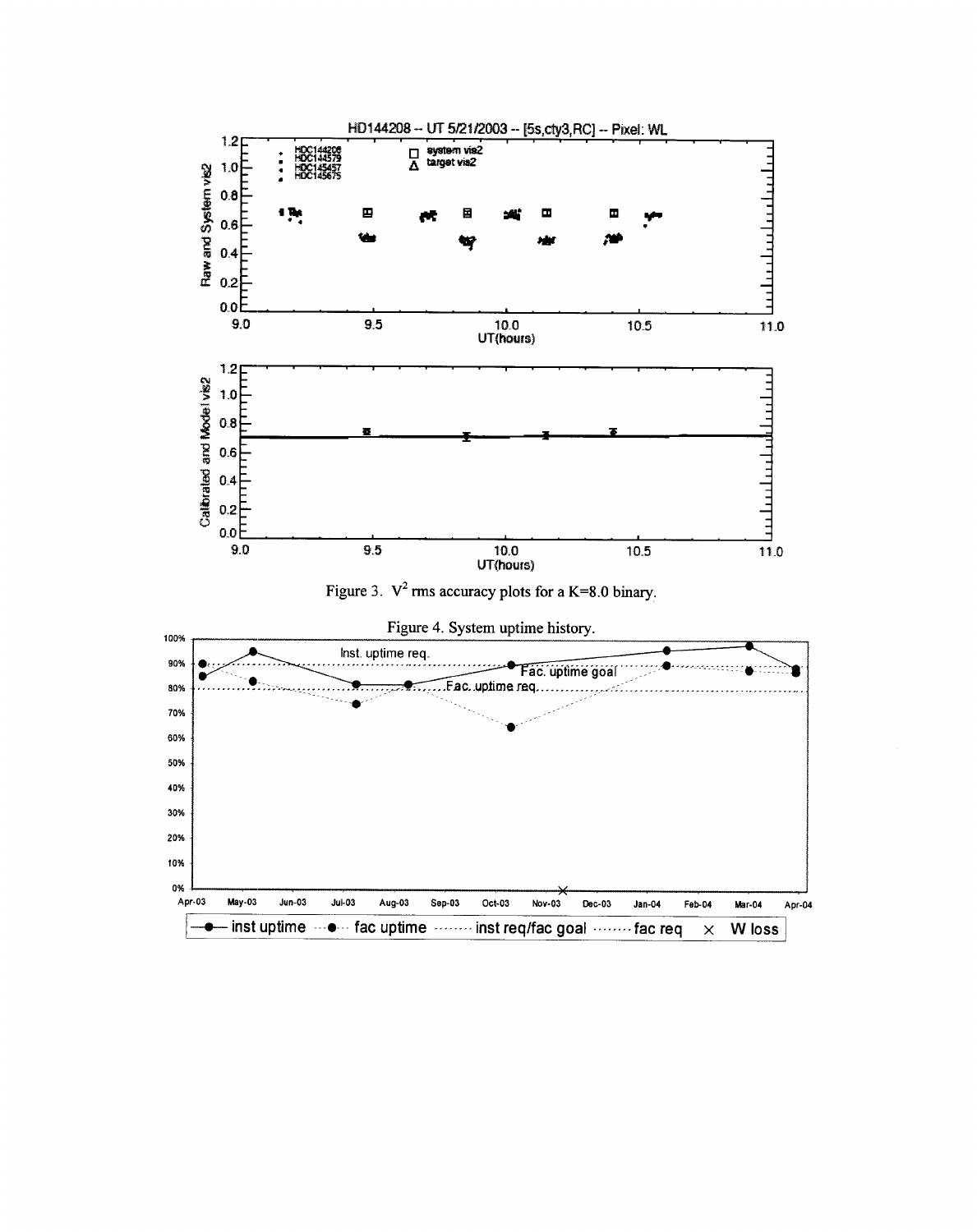<span id="page-8-0"></span>

**Figure 5. V2 scans versus time (night of April 5, 2004).**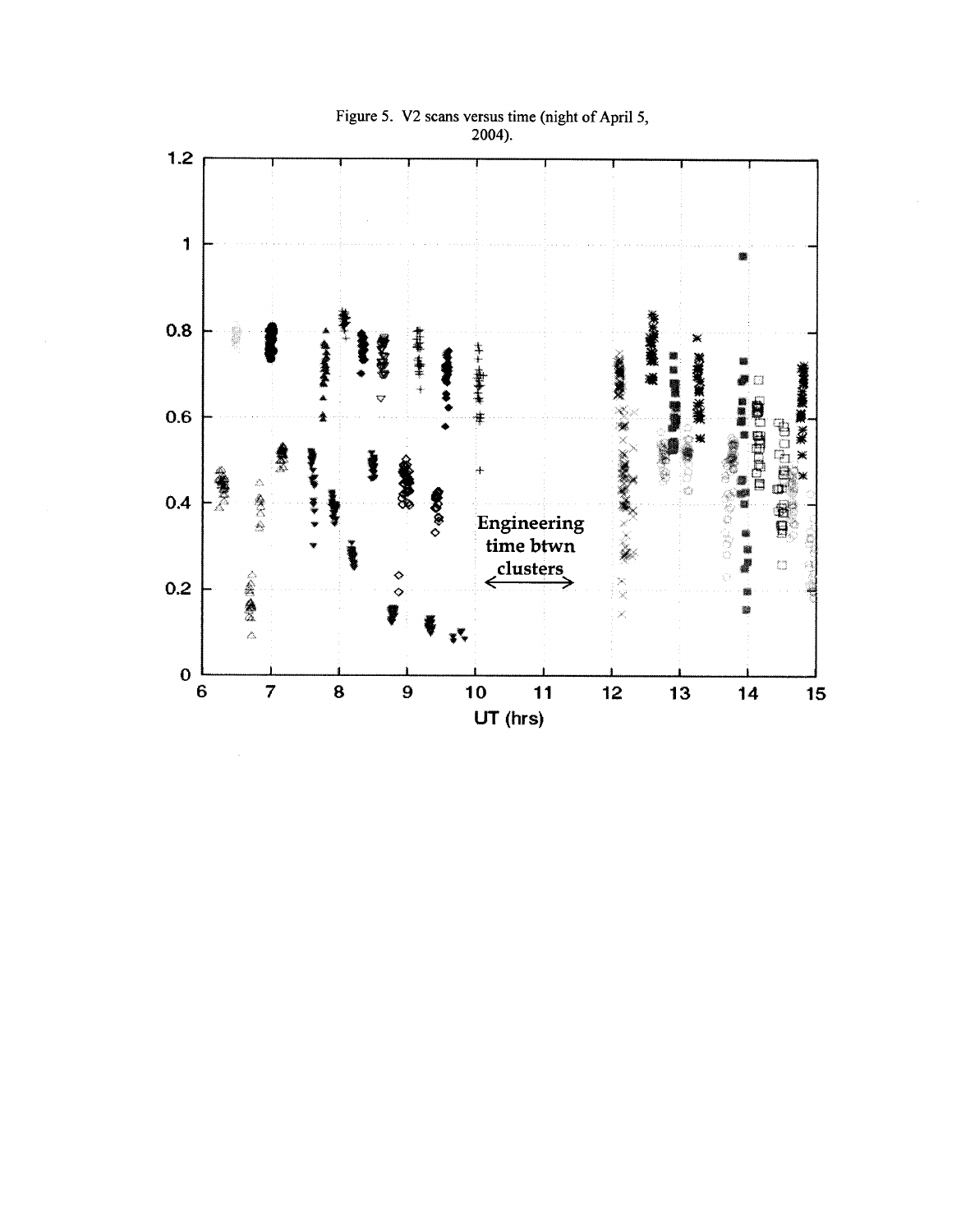Figure 6. Current limiting magnitudes for the adaptive optics system (AO) at R-band, the angle tracker (KAT) at J-band and the fringe tracker (FT) at K-band. The magnitude versus wavelength for  $R=11$ magnitude A0 and K0 stars is also shown.

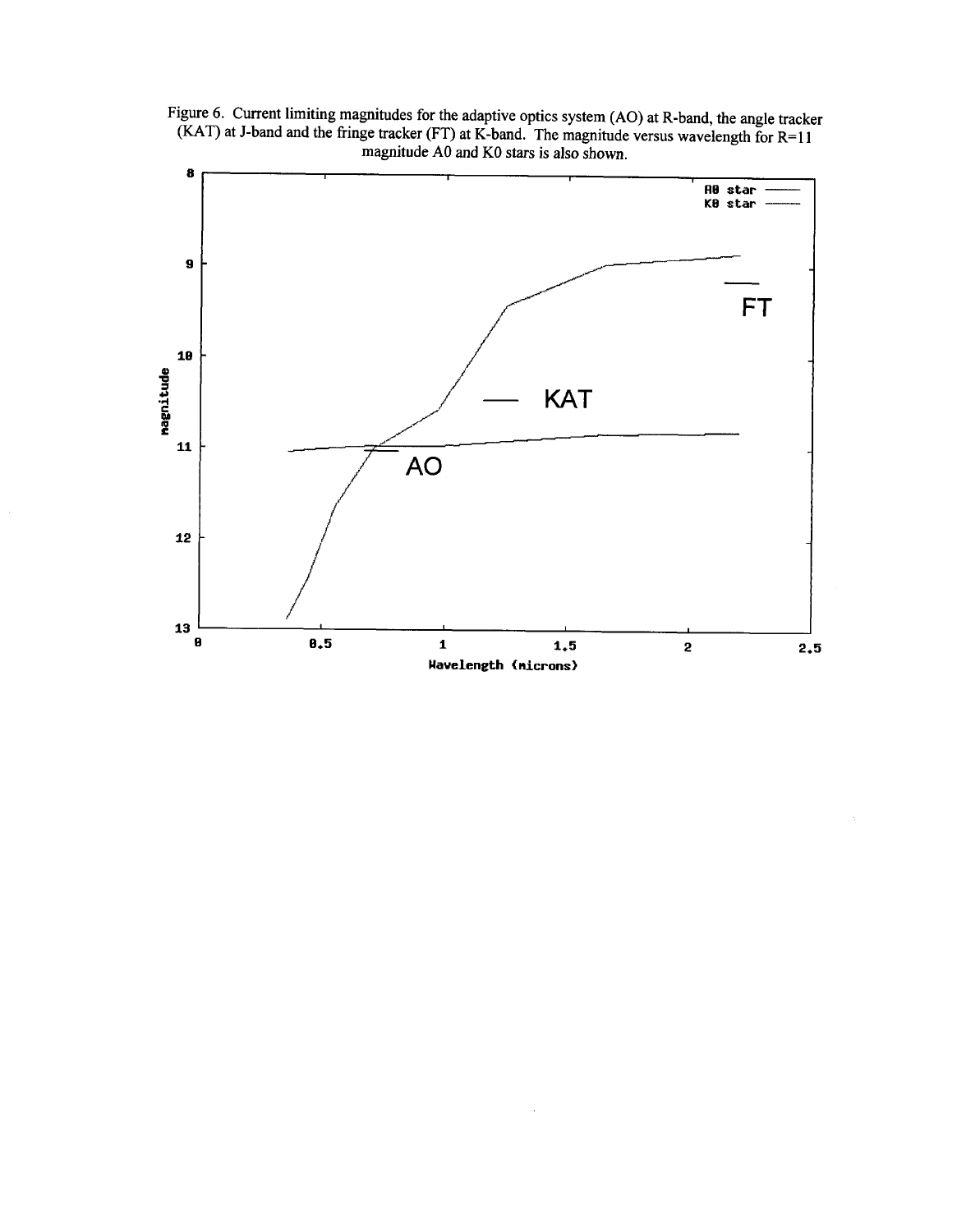

<span id="page-10-0"></span>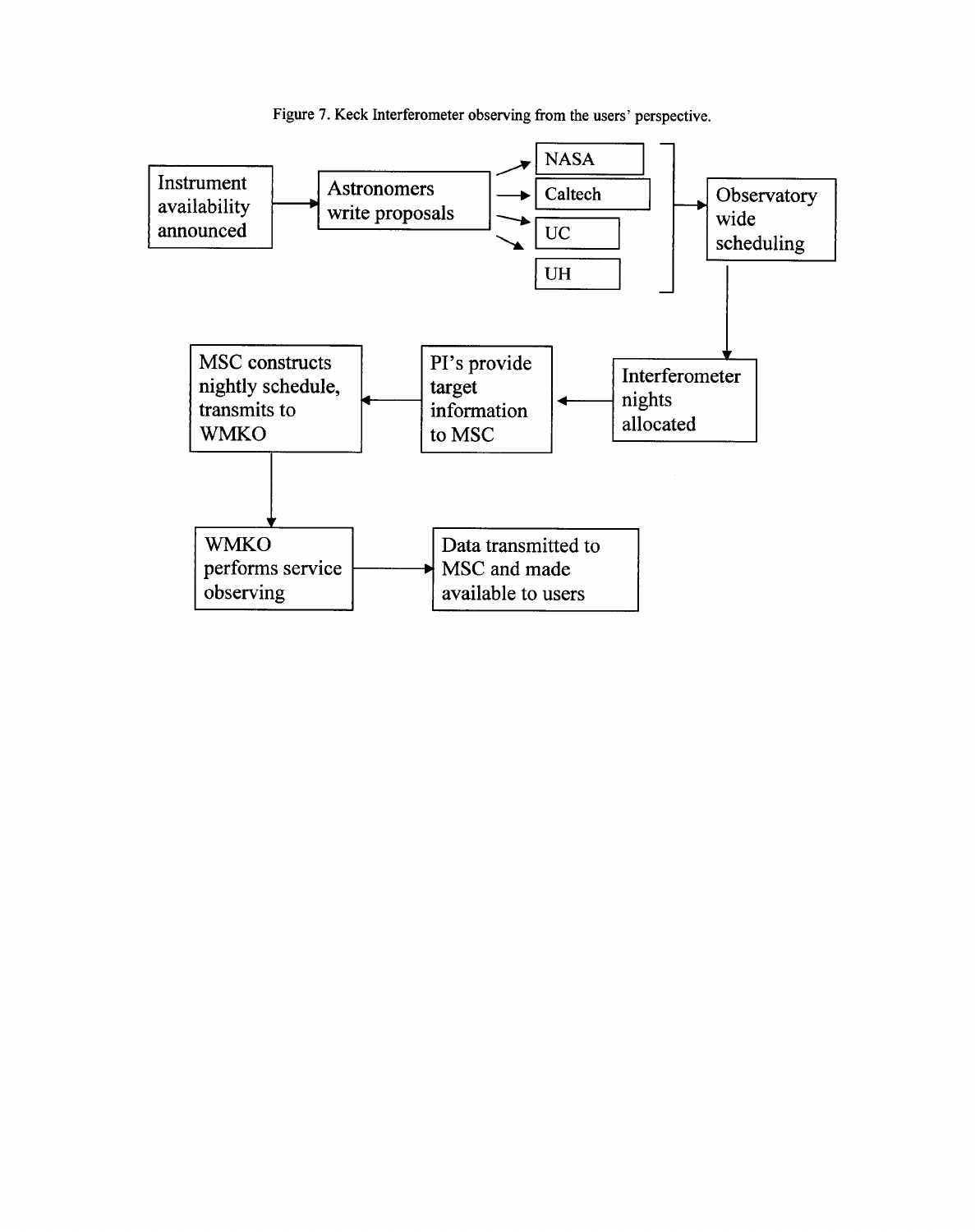**Figure 8. Headquarters (left)** and **summit (right) interferometer control rooms.**